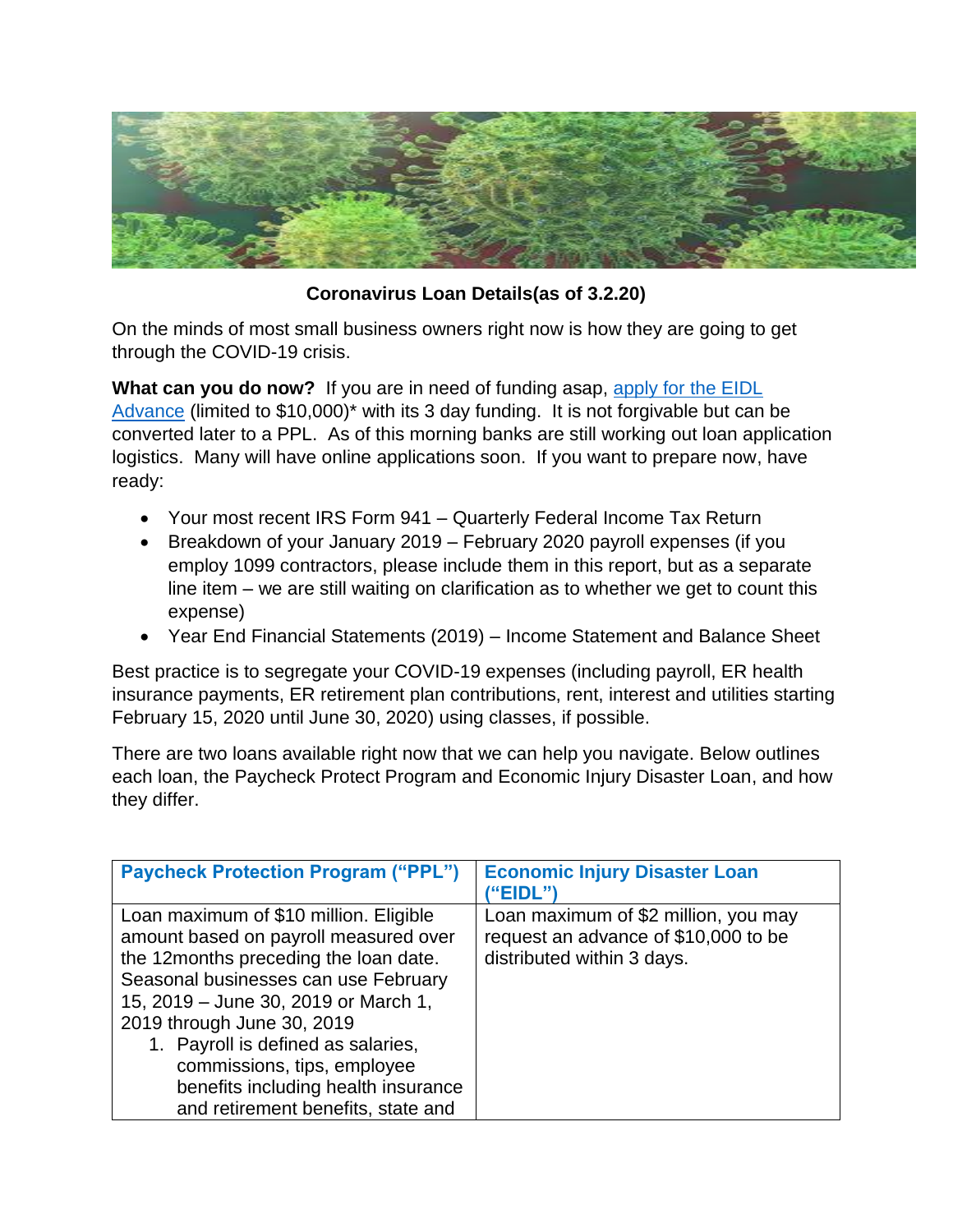| local taxes, certain types of<br>compensation to sole proprietors<br>or independent contractors<br>2. Salary cannot be in excess of<br>\$100,0000 for an individual<br>employee, foreign employee, or                                                                                                               |                                                                                                                                              |  |
|---------------------------------------------------------------------------------------------------------------------------------------------------------------------------------------------------------------------------------------------------------------------------------------------------------------------|----------------------------------------------------------------------------------------------------------------------------------------------|--|
| FICA and income tax withholdings                                                                                                                                                                                                                                                                                    |                                                                                                                                              |  |
| <b>Terms/Interest</b>                                                                                                                                                                                                                                                                                               |                                                                                                                                              |  |
| 10 years, interest not to exceed 4%                                                                                                                                                                                                                                                                                 | 30 years, 3.75% for business or 2.75%<br>for non-profits                                                                                     |  |
|                                                                                                                                                                                                                                                                                                                     | <b>Conditions of Use</b>                                                                                                                     |  |
| Funds can be used for payroll costs as<br>defined (defined above), group<br>healthcare, insurance premiums,<br>mortgage interest, rent on a lease in<br>effect prior to February 15, 2020, utility<br>payments, or other debt incurred before<br>February 15, 2020.                                                 | Funds can be used for operating<br>expenses and fiscal obligations that<br>would otherwise have been met if not for<br>the Covid-19 disaster |  |
| <b>Forgiveness</b>                                                                                                                                                                                                                                                                                                  |                                                                                                                                              |  |
| Loans may be fully or partially forgiven<br>based on the amount spent by the<br>borrower during the 8-week period after<br>the loan origination on payroll costs,<br>interest payments on mortgages, and rent<br>payments. Mortgages and lease<br>agreements must have been in place<br>prior to February 15, 2020. | Not available BUT EIDLs are convertible<br>to PPL, which are forgiven.                                                                       |  |
|                                                                                                                                                                                                                                                                                                                     | Are there circumstances that loan forgiveness doesn't apply?                                                                                 |  |
| Yes, the amount forgiven is reduced by<br>failure to maintain the average number of<br>full-time employees versus the period<br>from either February 15, 2019, through<br>June 30, 2019, or January 1, 2020,<br>through February 29, 2020, as selected<br>by the borrower.                                          | Not applicable                                                                                                                               |  |
| The amount forgiven is also reduced to<br>the extent that compensation for any<br>individual making less than \$100,000 per<br>year is reduced by more than 25%<br>measured against the most recent full<br>quarter. Reductions in the number of<br>employees or compensation occurring                             |                                                                                                                                              |  |